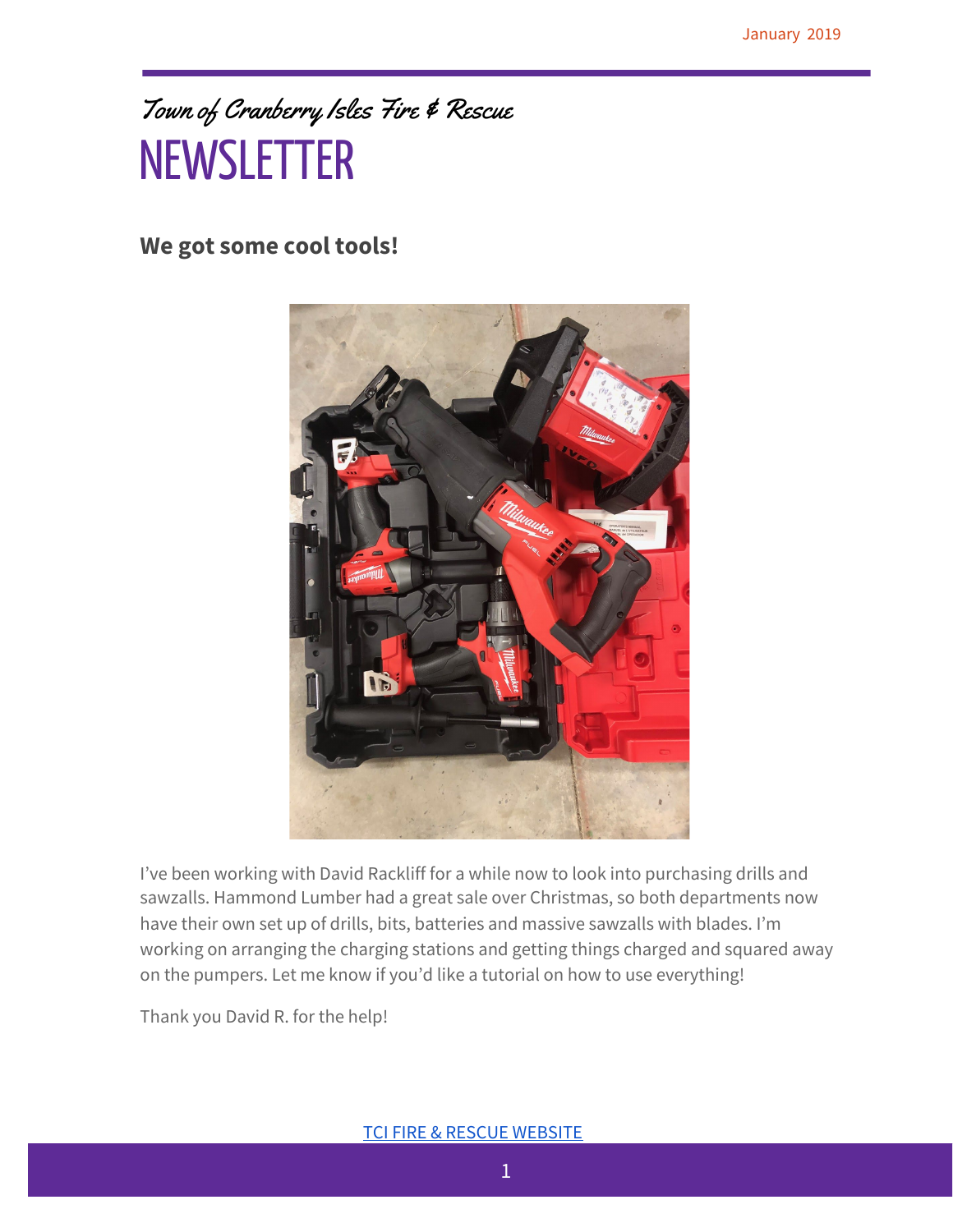The Islesford Ambulance will be boasting a new StatPack backpack soon! The green jump bag is showing its age, so I ordered a new backpack to help us carry gear more easily. Cranberry already has a StatPack that has been working well! I'll let you know when it arrives and we can go over the new jump kit.



TCI FIRE & RESCUE [WEBSITE](https://sites.google.com/tcipublicsafety.org/publicsafety/home?authuser=1)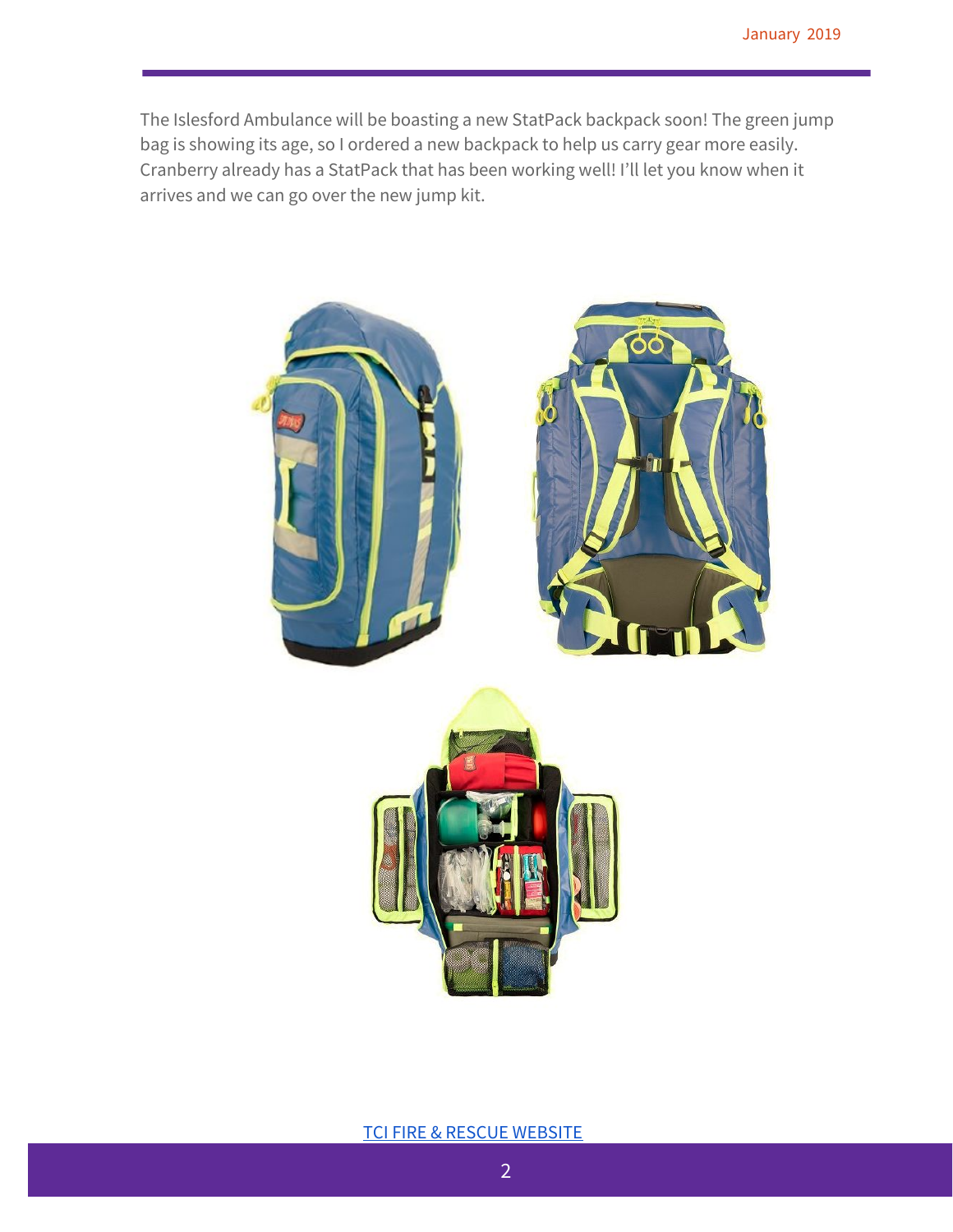The DEF sending unit was finally replaced on the Great Cranberry pumper on 1/4/19. The truck had a check engine light and a derate code for some time while we worked to diagnose the issue.

Daigle and Houghton mechanic, Kendall, came out twice to fix the problem and completed the work on 1/4/19. He recommends that we complete a forced regen on the truck once annually to help maintain the emissions systems since we cannot run the truck hot enough on the island. I will work with Daigle & Houghton to complete this work as it requires dealer software to complete the manual regeneration.



**TCI FIRE & RESCUE [WEBSITE](https://sites.google.com/tcipublicsafety.org/publicsafety/home?authuser=1)**